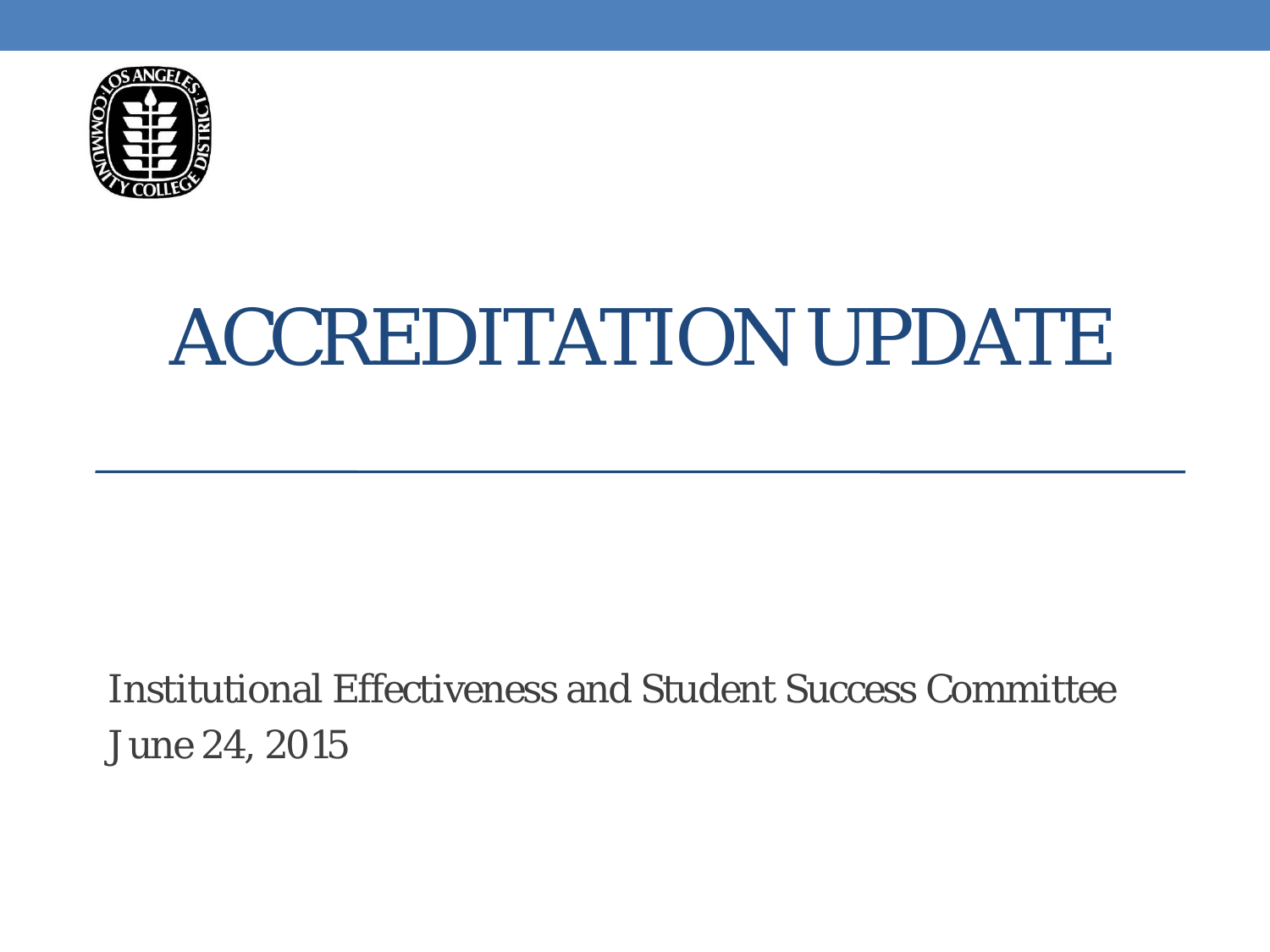## **End-of-Semester Recap**

### **College Reports**

- ■May-June: attended college's accreditation committee meetings (Pierce and East scheduled)
- ■All colleges appear to be on track; heavy emphasis on summer work
- ■Majority of District-level sections of the self-evaluation report (29 out of 128 total required) are drafted and going through internal review
- Next up: Responses to previous District recommendations. College- and District-level recommendations compiled back to 2009; analysis underway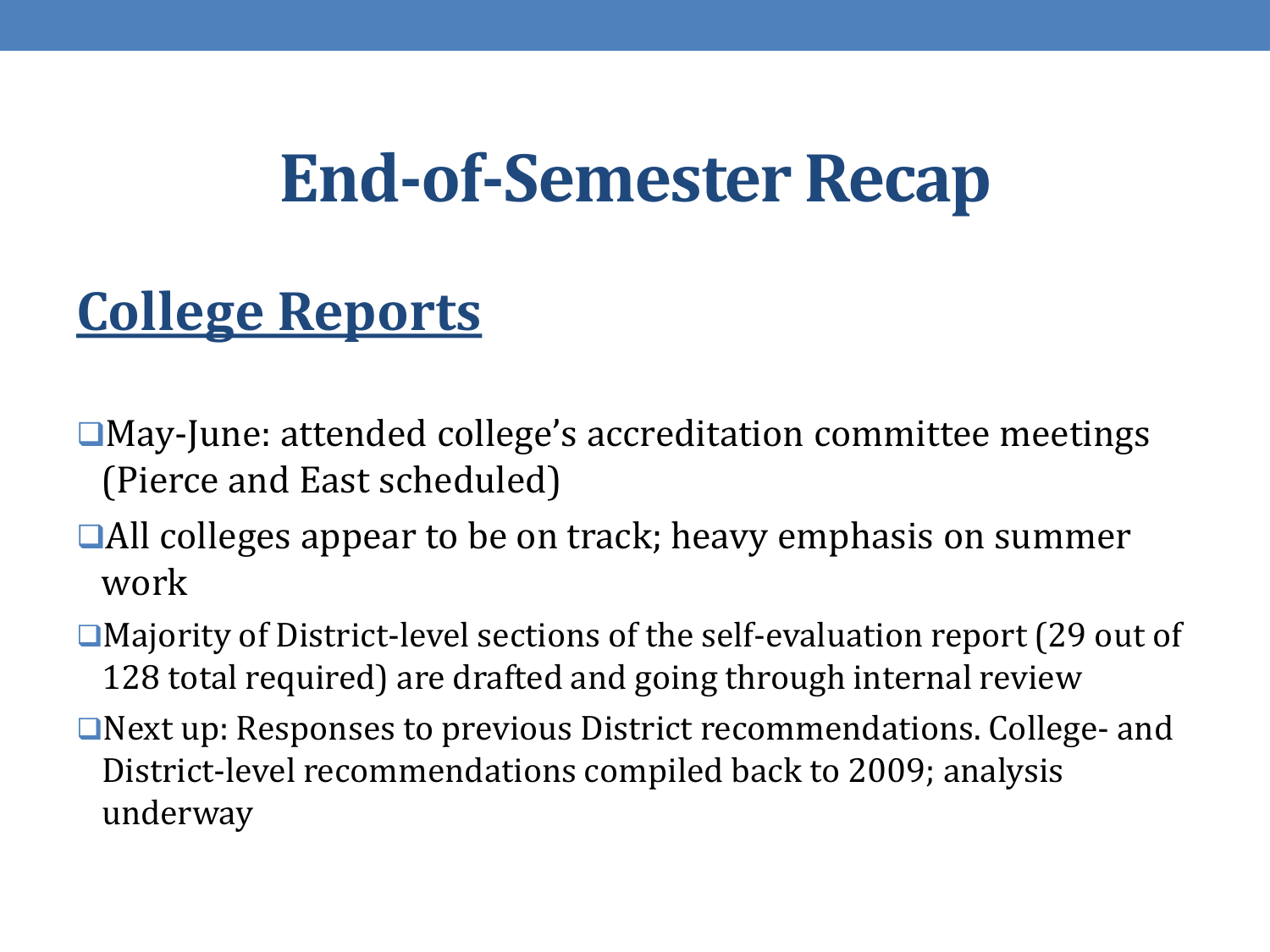#### Recap (*cont'd*)

#### **ESC Activities**

**□** State-mandated Institutional Effectiveness goals submitted on behalf of colleges (due June 15). Goals were submitted for the following per Board approval:

- *Student performance and outcomes*
- *Accreditation status*
- *Fiscal viability*
- *Programmatic compliance with state and federal guidelines*

User satisfaction survey outcomes now being used to update ESC program reviews

Districtwide Shared Governance survey underway ■Updated functional maps for ESC units completed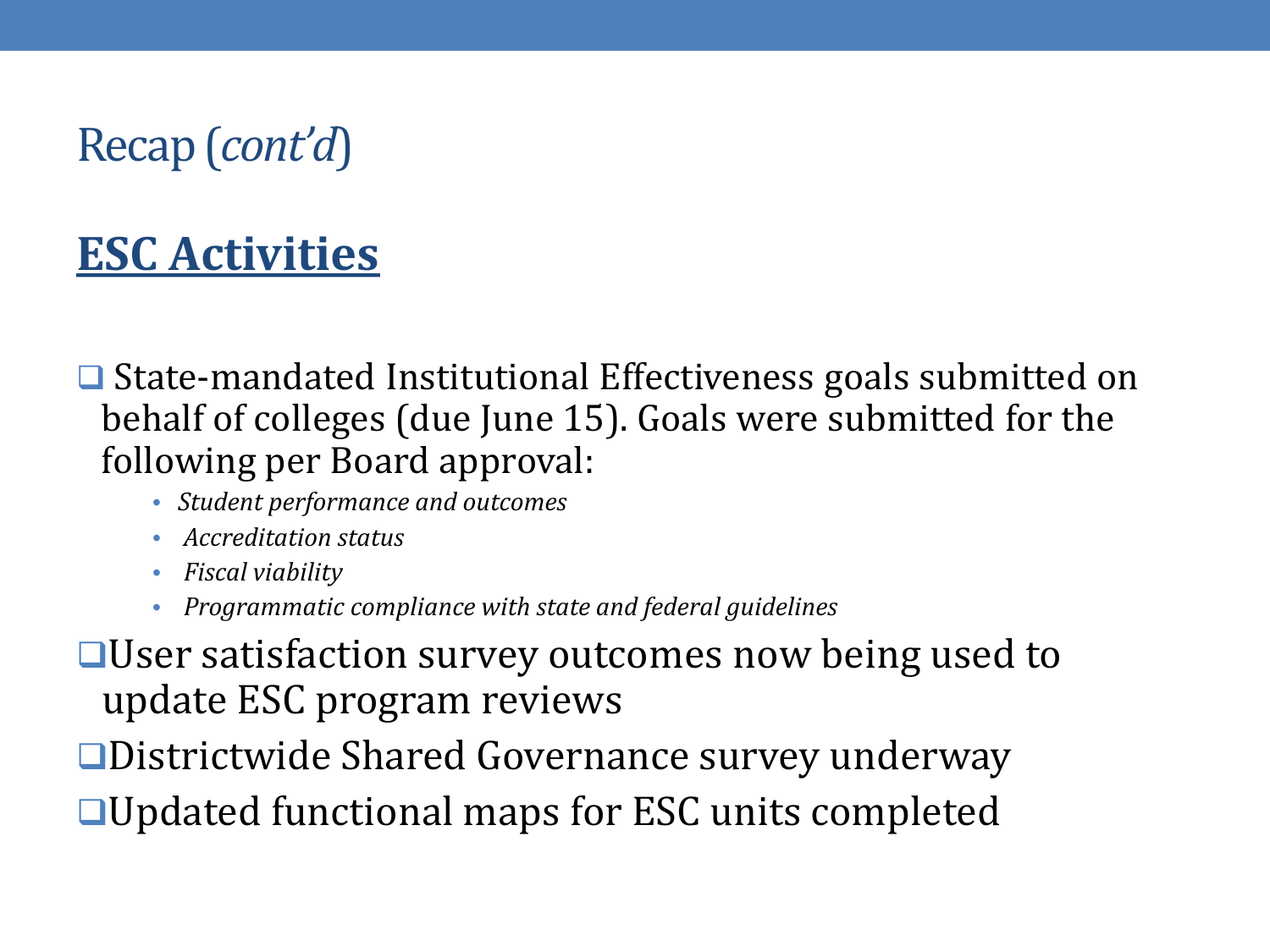

 $\Box$  Vet functional maps with user groups

Continue review/update of Governance Manual

District Planning and Accreditation Committee (DPAC) reviewing District Strategic Plan (Vision 2017) in light of new Institutional Effectiveness requirements

Schedule Board IESS Special Meetings for Fall. Target dates: October 26, 29; November 3, 9, 12